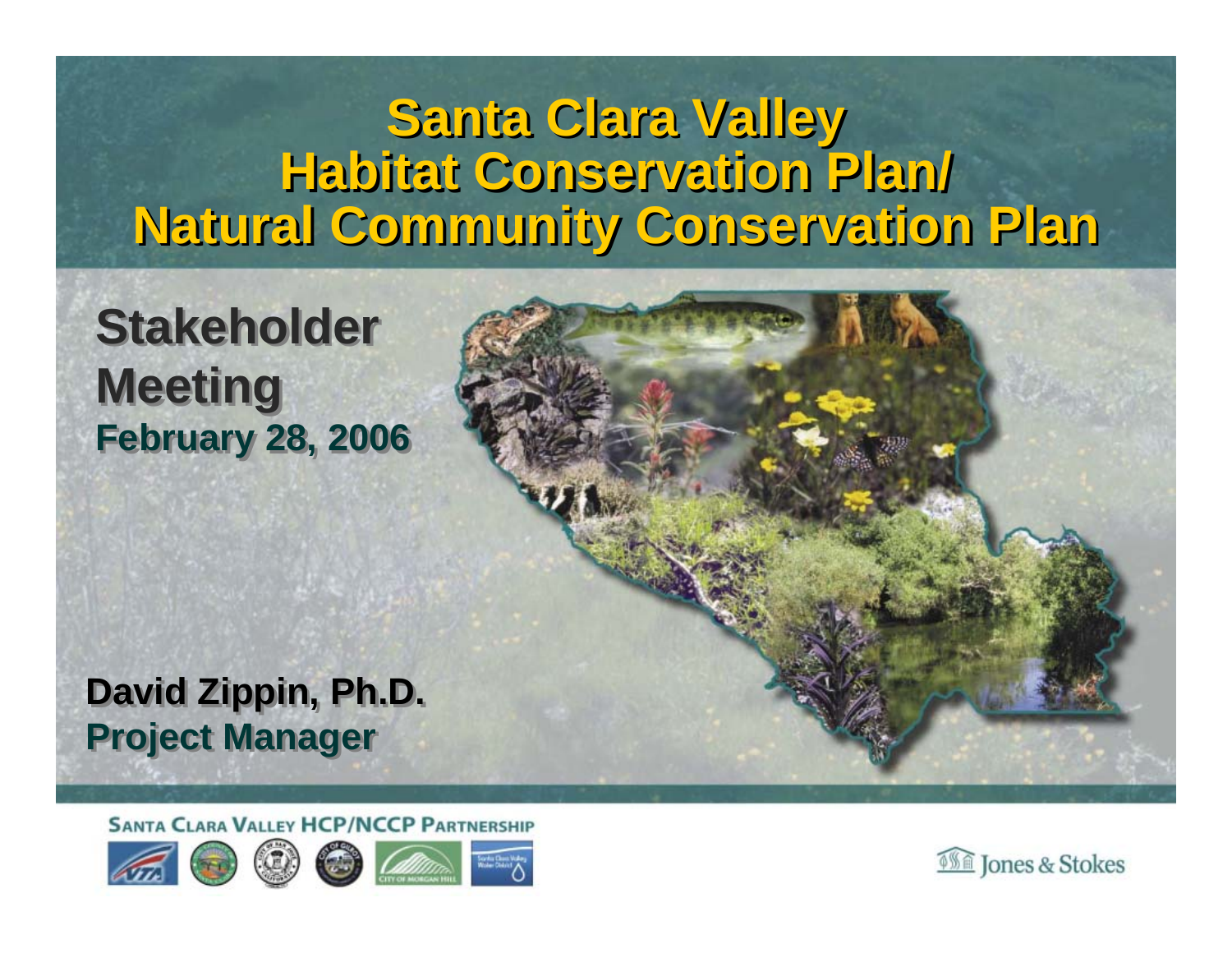# **Topics**

#### ◆ Covering Agricultural Activities

- $\bullet$ Background on ESA/CESA
- Agriculture in Santa Clara County
- Categories of Agricultural Activities for HCP/NCCP
- Neighboring Landowner Program
- Potential Covered Activities in HCP/NCCP
- Remaining Questions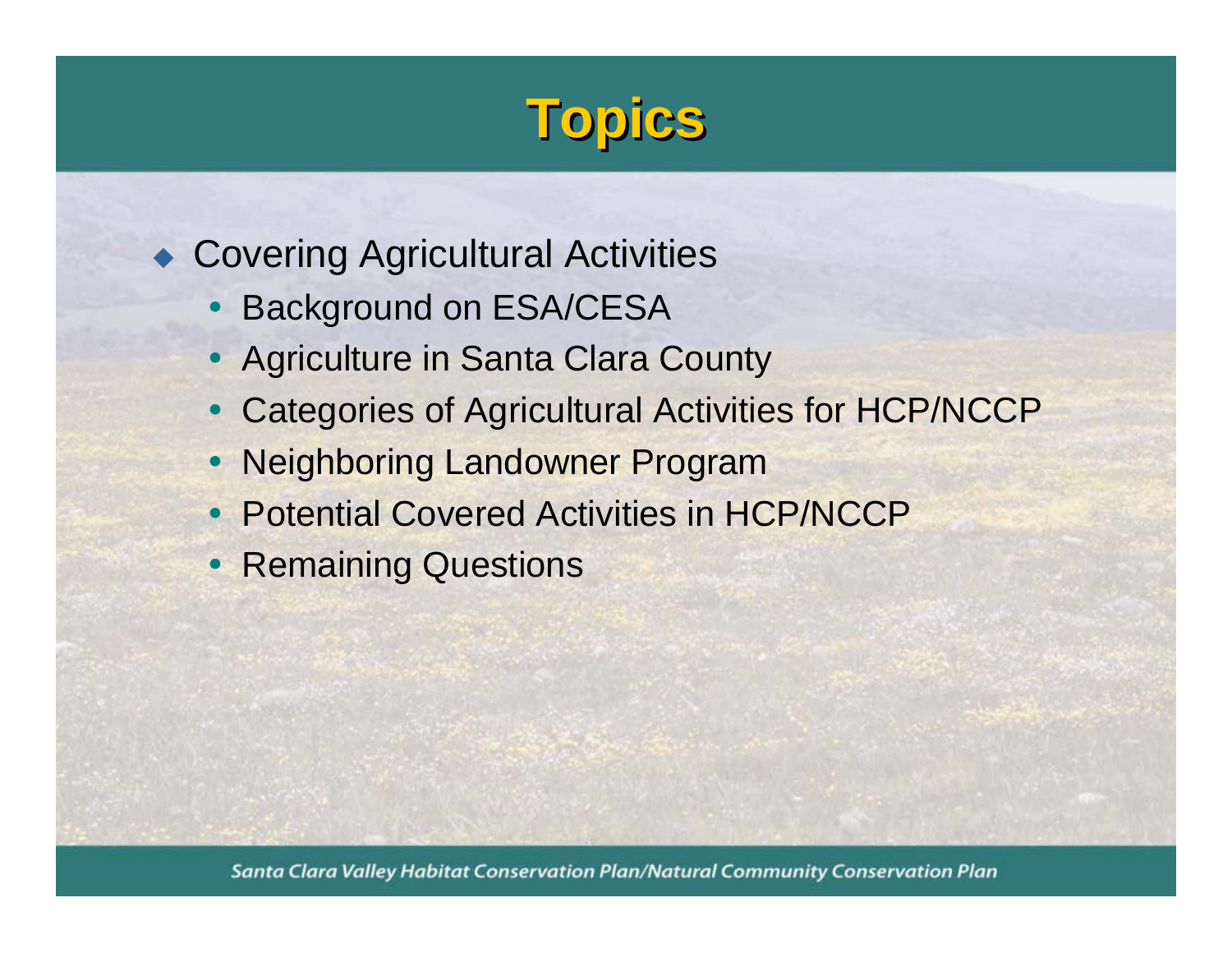#### **State and Federal ESA State and Federal ESA**

#### ◆ Federal ESA

- Unlawful to "take" federally listed species; includes habitat modification
- $\bullet$  No exemption for agriculture except for some threatened species— 4(d) rules (e.g., CA tiger salamander)
- ◆ California ESA



- Unlawful to "take" state listed species; does not include habitat modification unless results in death
- Exemption for routine and on-going agricultural activities under approved voluntary local management program (Title 14, Section 786.4)
- Exemption for accidental take on farm or ranch in course of lawful routine & on-going agricultural activities (Sect. 2087(a)). Does not apply to fish. Expires in 2009.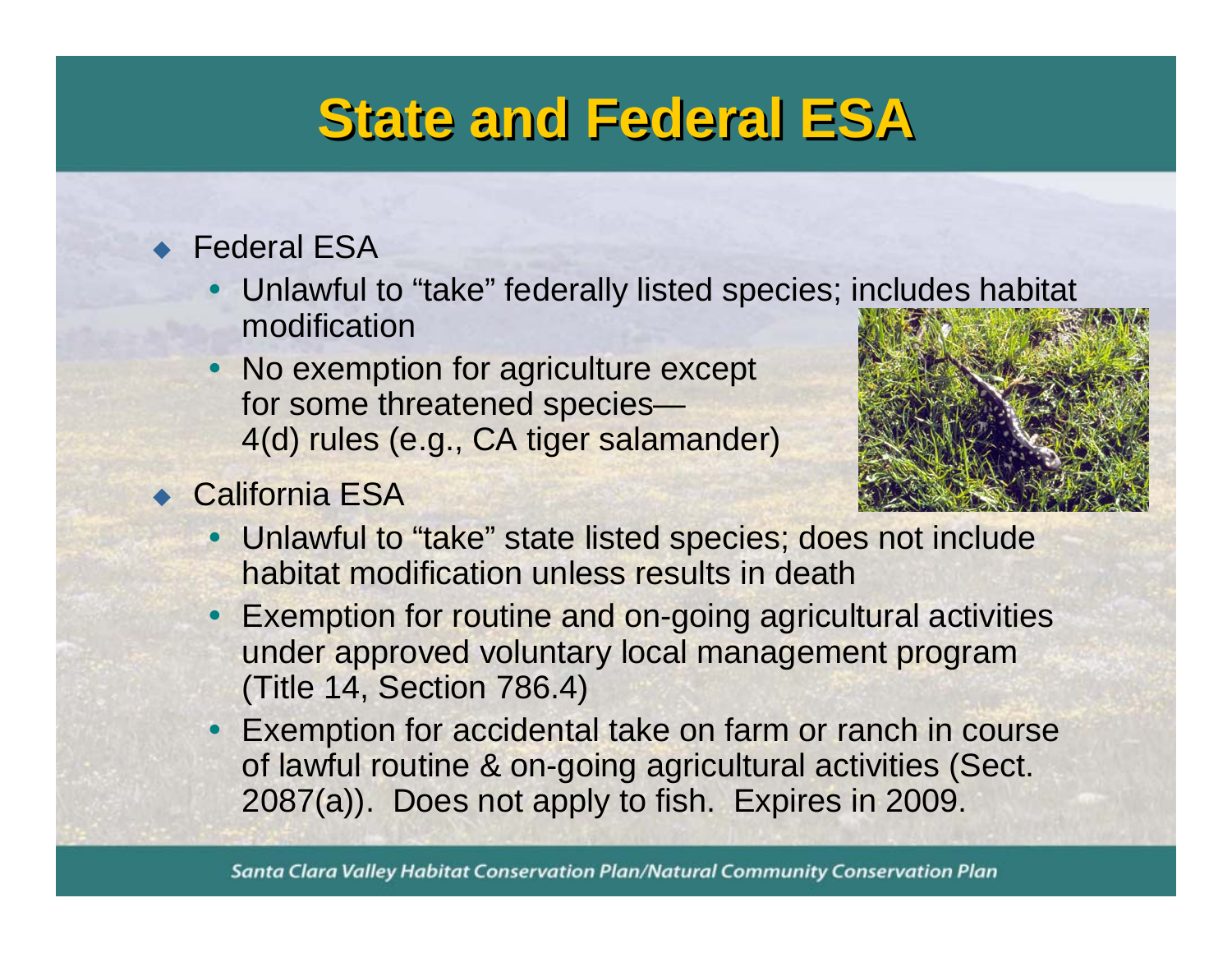# **Agriculture in Santa Clara County Agriculture in Santa Clara County**

- ◆ Data from 2004 (County Dept. of Agriculture)
- ◆ Ranching (180,100 acres in County)
	- Livestock grazing
	- Steers, heifers, cows, bulls
	- Goats, sheep, exotic animals
- ◆ Field crops
	- Hay (alfalfa or grain; 3,428 acres)
	- Pasture (3,209 acres)
	- Barley, oats, safflower, wheat (617 acres)



Santa Clara Valley Habitat Conservation Plan/Natural Community Conservation Plan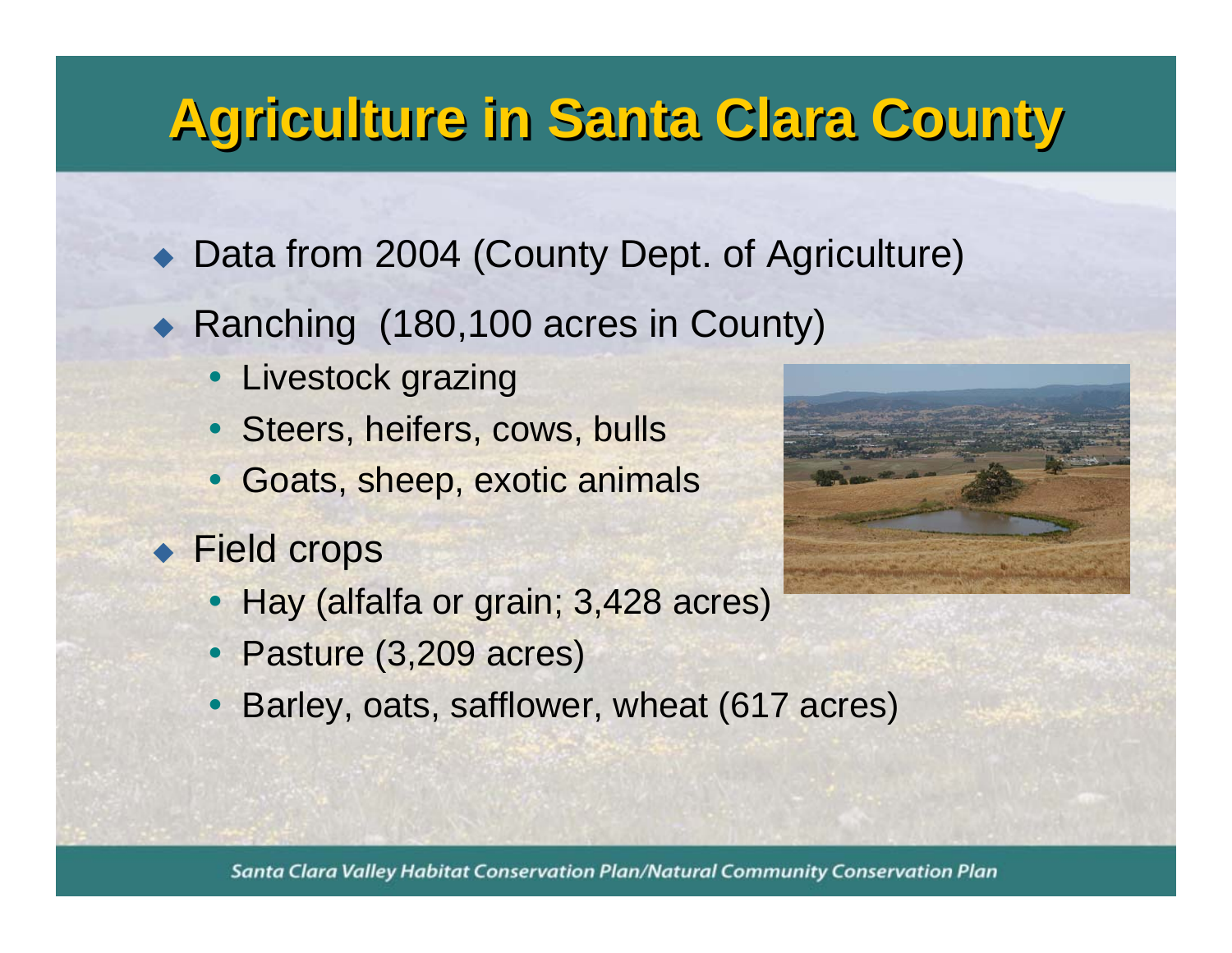## **Agriculture in Santa Clara County Agriculture in Santa Clara County**

- ◆ Vegetable crops (14,186 acres)
	- Peppers (2,866 acres)
	- Lettuce (2,986 acres)
	- Mushrooms (137 acres; \$54 million)
- ◆ Intensive agriculture
	- Cut flowers
	- Christmas trees (275 acres)
	- Nurseries (460 acres; \$44 million)
	- $\bullet$ **Dairies**

Santa Clara Valley Habitat Conservation Plan/Natural Community Conservation Plan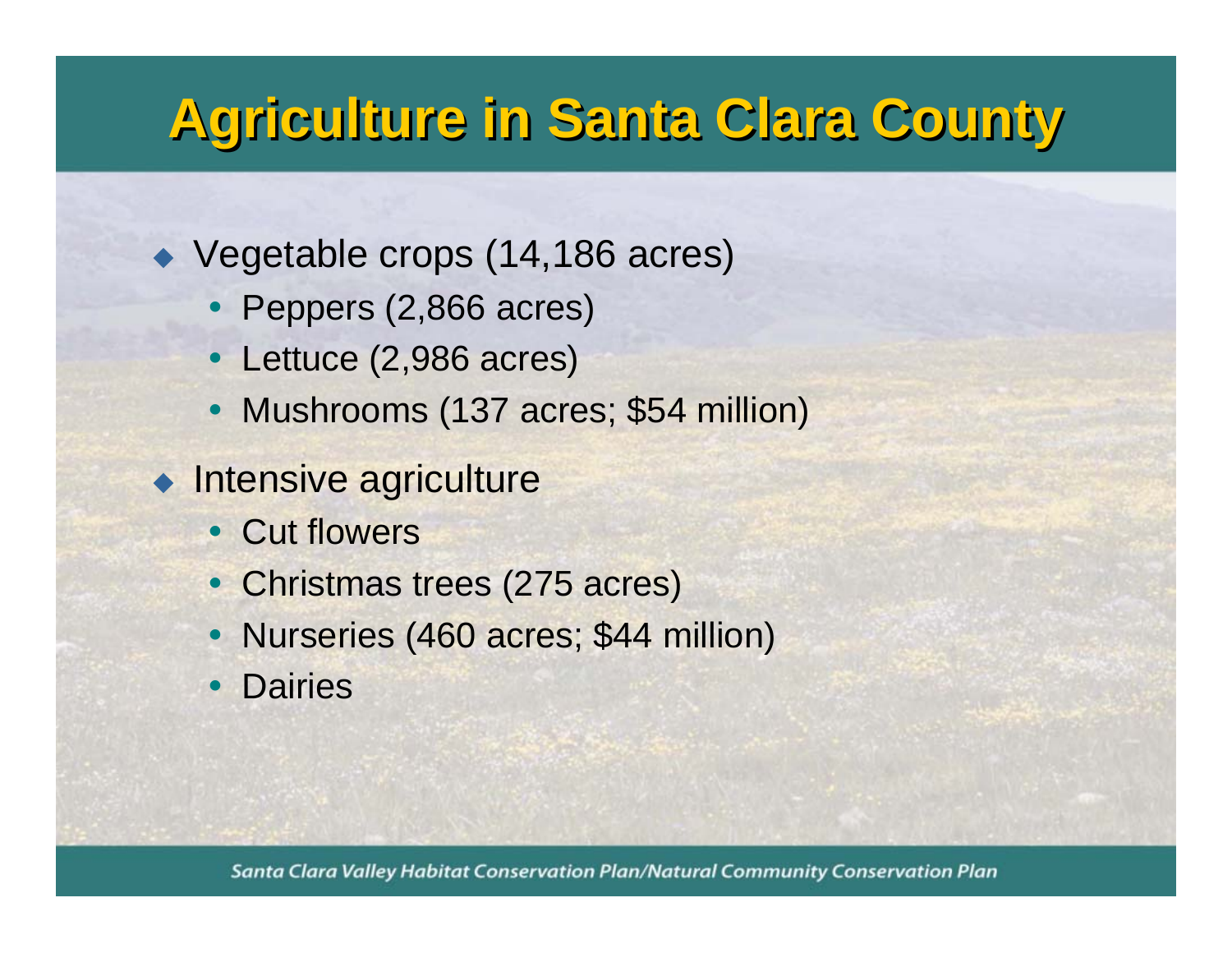## **Categories of Agricultural Activities Categories of Agricultural Activities**

#### ◆ Routine Ag Operations

- Widespread
- $\bullet$ Ranchland vs. cultivated agriculture
- ◆ Agricultural conversion
	- Conversion from one type to another
	- E.g., cropland→vineyard reduces habitat value
- Agricultural expansion into natural communities
	- Likely to occur in County?
	- Only vineyards?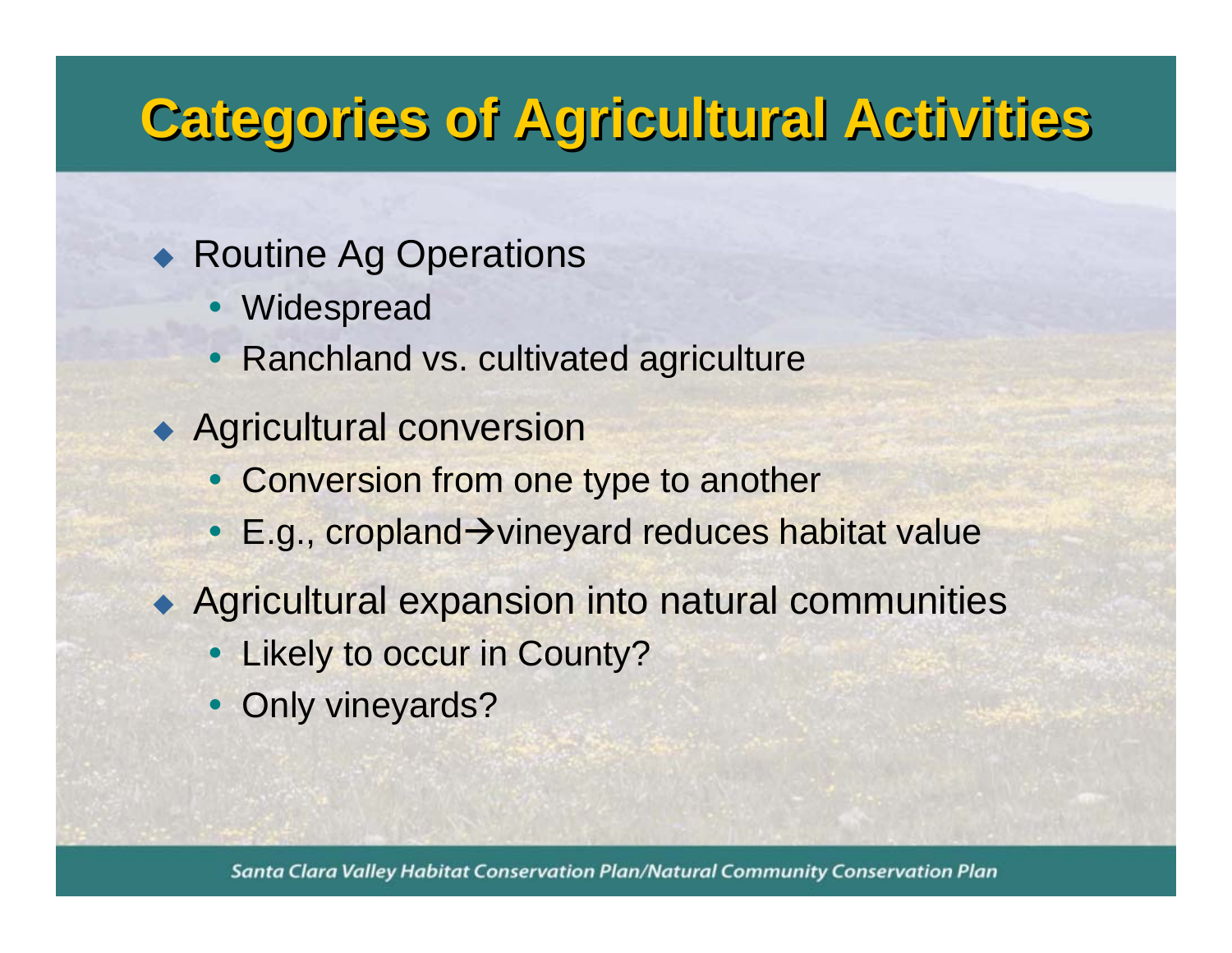## **Neighboring Landowner Program Neighboring Landowner Program**

- ◆ First introduced in San Joaquin County HCP
- ◆ Will be adopted by East Contra Costa County HCP/NCCP
- ◆ Program provides take authorization for routine agricultural activities near HCP/NCCP preserves above "baseline"
- ◆ Baseline = condition prior to adoption of Plan
- **Provides regulatory relief from "spillover" of species**
- $\blacklozenge$ Must be opt-in program (not opt-out)
- $\blacklozenge$ Typically no cost to opt-in
- ◆ Agricultural expansion or major conversion not covered by this program (but can be covered by HCP/NCCP)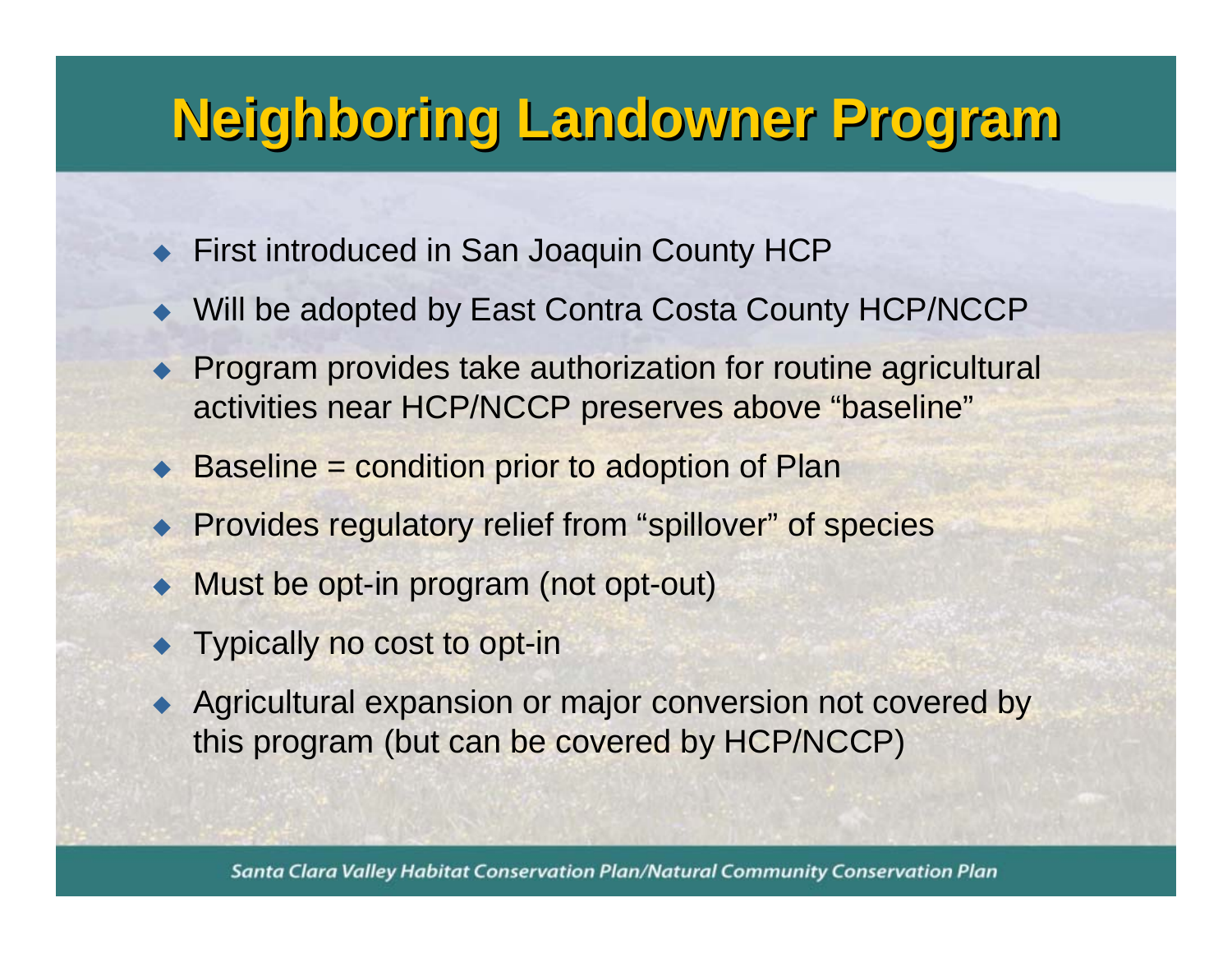# **Neighboring Landowner Program Neighboring Landowner Program**

• May apply to mobile terrestrial covered species expected to increase in population on reserves

- San Joaquin kit fox
- California tiger salamander
- California red-legged frog
- Western pond turtle
- Bay checkerspot butterfly
- Western burrowing owl
- Tricolored blackbird
- $\bullet$ Least Bell's vireo?
- Townsend's western big-eared bat?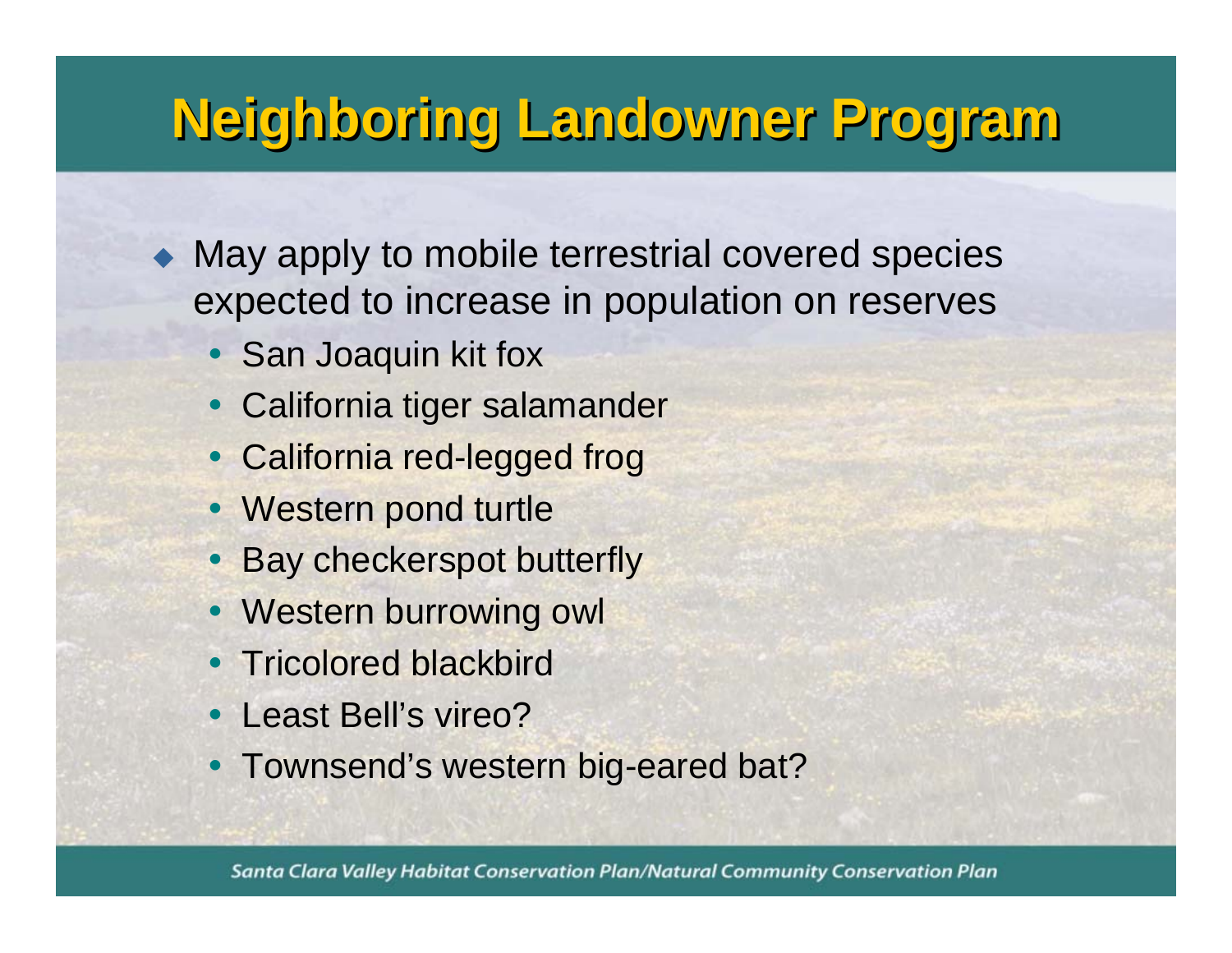## **Potential Covered Activities in Potential Covered Activities in HCP/NCCP HCP/NCCP**

- ◆ Ranching activities
	- Will be covered within HCP/NCCP reserves
	- $\bullet$ • Some coverage available off reserves through neighboring landowner program
	- Cover routine activities outside reserves?
- **Irrigated Agriculture/Field Crops** 
	- Limited coverage available through neighboring landowner program
	- Cover Ag expansion into natural areas?
	- Cover routine agricultural activities?
- $\bullet$  Intensive agriculture (e.g., nurseries, dairies, tree farms)
	- Expansion covered like urban or rural development (high impact areas)